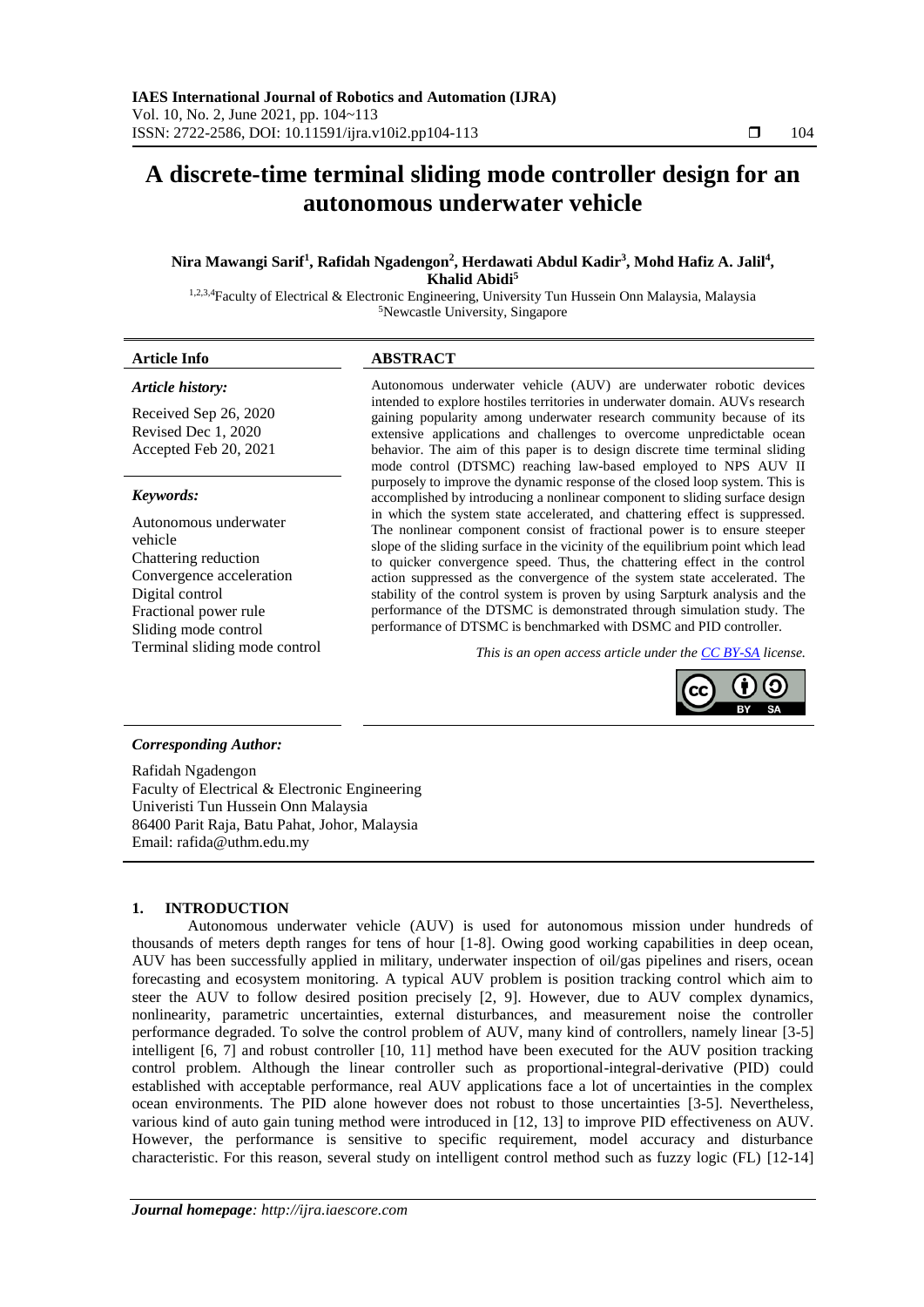and neural network (NN) [15-17] dedicated to AUV shows suitable performance. FL and NN, required expert experience about the fuzzy rules and sample training for NN [18, 19]. Thus, it's difficult to implement in real time for AUV control system [20, 21].

Sliding mode control (SMC) has shown robustness and efficient way to cope with system disturbances in comparison to other control approaches [20]. The essence of sliding mode control is to force the system state to converge to sliding surface and remain on it for subsequent time. Once the sliding surface intercepted, the behaviour of the dynamic system governed by the sliding mode phase. Thus, the dynamic system become stable and robust to system variation. However, during sliding mode phase, undesirable high frequency oscillation in switching frequency results chattering motions which deteriorates SMC performance. As reported in literature, chattering reduction of reaching law-based is obtained by choosing small control gain. However, small control gains lead to longer reaching phase and poor robustness [21]. Moreover, the system state convergence to equilibrium point is asymptotically due to linear property of the classical SMC. The asymptotical stability may not deliver fast convergence without strong control force. To overcome the shortcoming, various effort has been proposed to improve convergence process and reduce chattering effect at the same time. For instant, novel reaching law introduced in [22], higher order sliding surface [23], integral sliding surface [24], nonlinear sliding surface [25**,** 26] so on and so forth. In this research, nonlinear sliding surface is presented in order to improve the state convergence acceleration and reduce the chattering effect thus the dynamic response of the closed loop system can be improved in comparison to classical SMC and commercial PID controller.

Terminal sliding mode control (TSMC) introduced in early 1990s is one of nonlinear sliding surface. The term "terminal" referred to the equilibrium point as the terminal attractor in which the system state reached the equilibrium point in finite time and stable. By introducing the nonlinear power rule in the sliding surface design, the convergence rate of the system state accelerated once the sliding surface intercepted and the chattering effect is suppressed. As a result, the transient response of TSMC improves substantially. In recent work, DTSMC has been used successfully in AUV control design to achieve fast and finite time convergence [27-32] and mostly are in continuous time domain. However, due to technology advancement, the effectiveness of continuous SMC in real applications remains inadequate [33, 34]. For this reason, discrete time terminal sliding mode control (DTSMC) application become reasonable [35-39] to AUV control design.

#### **2. MODEL OF NPS AUV II**

#### **2.1. Nonlinear equation of motion**

Considering Newton-Euler formulation, the 6-DOF nonlinear equation of motion (EOM) of AUVs are defined as

$$
M\dot{v} + C(v)v + D(v)v + g(n) = \tau
$$
\n<sup>(1)</sup>

where,  $M \in \mathfrak{R}^{6\times6}$  is the inertia matrix of AUVs rigid body including added mass,  $C_{RB}(v) \in \mathfrak{R}^{6\times6}$  is the Coriolis and centripetal dynamics matrix including added mass,  $D(v) \in \mathbb{R}^{6 \times 6}$  is the damping matrix that consists of the drag and lift terms,  $g(n) \in \mathbb{R}^6$  is the restoring forces and moment vector which contain gravitational and buoyancy forces and  $\tau \in \mathcal{R}^6$  is the vector of control inputs relating to the forces and moments acting on the AUV. Fossen in [40] proposed a AUV formulation using a society of naval architects and marine engineers (SNME) standard where two coordinate system known as the body fixed frame (BFF) and the Earth Fixed Frame (EFF) are introduced for convenience as shown in Figure 1 and Table 1. Notation vectors in BFF are defined as

$$
v = [v_1 \ v_2]^T \tag{2}
$$

 $v_1 = [u \ v \ w]^T$  Linear velocities (3)

$$
v_2 = [p \ q \ r]^T \text{ Angular velocities}
$$
 (4)

The notation vector in EFF are defined as:

$$
n = [n_1 \ n_2]^T \tag{5}
$$

$$
n_1 = [x \ y \ z]^T \in \mathfrak{R}^3 \text{ Position } \text{Of } \text{Origin}
$$
\n
$$
(6)
$$

 $n_2 = [\phi \ \theta \ \psi]^T \in \Re^3$ Angles orientation of roll, pitch and yaw (7)

*A discrete-time terminal sliding mode controller design for an autonomous …(Nira Mawangi Sarif)*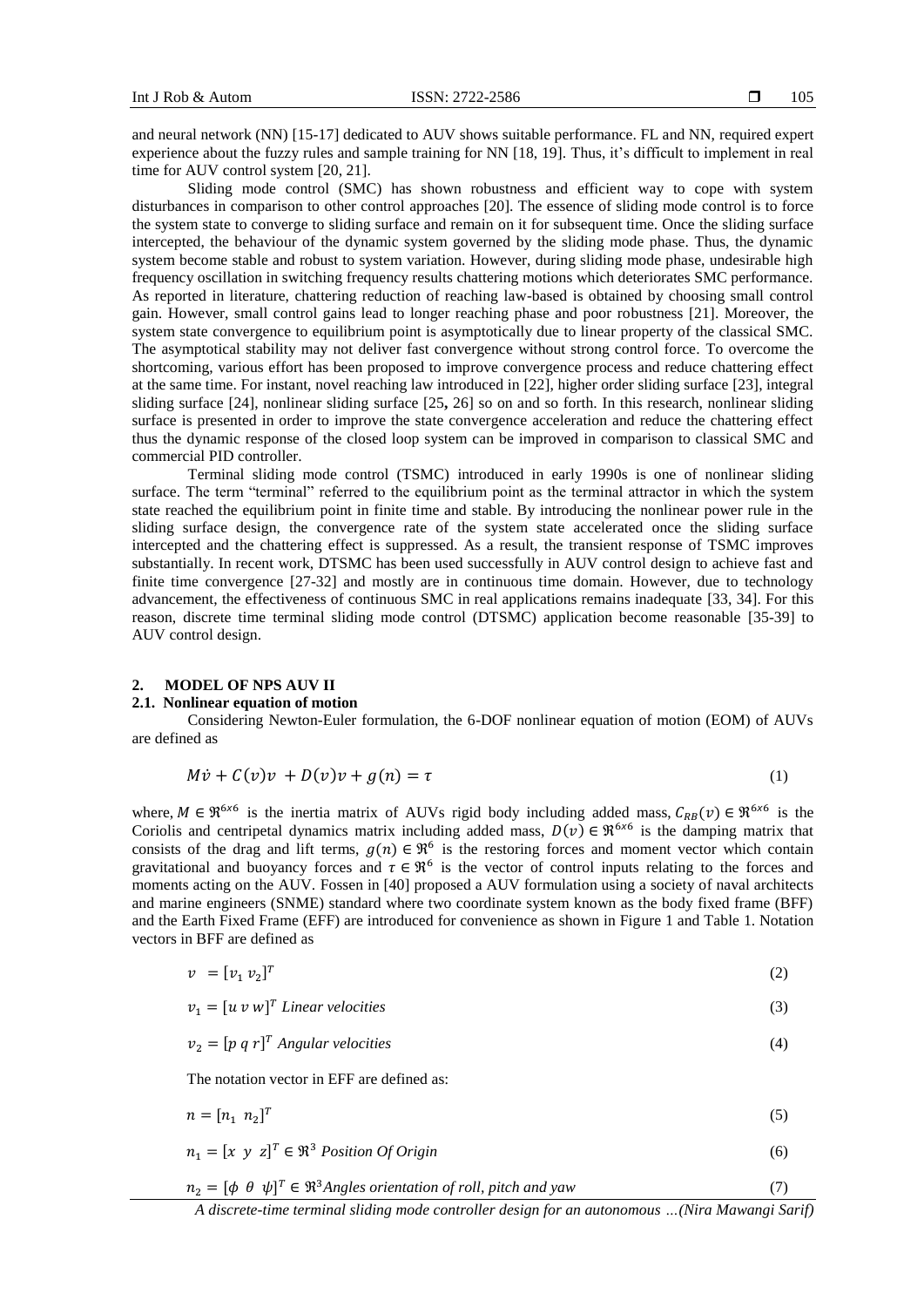Force and torque control input vector is defined as

$$
\tau = [X \ Y \ Z \ K \ M \ N]^T \tag{8}
$$

The 6-DOF nonlinear EoM and coupled equations lead to complexcities in the controller design. Therefore, the 6-DOF EoM is divided into three non-interacting subsystems [41**,** 42]. Grouping certain key motion equations together and considering the rolling mode  $p(t)$  and  $\phi(t)$  is passive, the decoupled subsystems are indicated in Table 2.



Figure 1. The schematic of NPS AUV II BFF and EFF [40]

Table 1. The notation of NPS AUV II for marine vessel [40]

| Degree of freedom | Forces & moments | Linear and angular velocities | Position and euler angles |
|-------------------|------------------|-------------------------------|---------------------------|
| Surge             |                  | и                             | х                         |
| Sway              |                  |                               |                           |
| Heave             |                  | w                             |                           |
| Roll              |                  |                               |                           |
| Pitch             | М                |                               |                           |
| Yaw               |                  |                               |                           |

Table 2. The notations of NPS AUV II for marine vessel [40]

| Subsystem | Description                            | Control Input        |
|-----------|----------------------------------------|----------------------|
| Speed     | u(t)                                   | n(t)                 |
| Steering  | $v(t)$ , $r(t)$ , $\psi(t)$            | $\delta_r(t)$        |
| Diving    | $w(t)$ , $q(t)$ , $\theta(t)$ , $z(t)$ | $\delta_{\alpha}(t)$ |

## **2.2. Pitch and depth (motion in diving plane) linearized equation of motion**

This research focus on the diving autopilot controller design. For this reason, steering parameters are set to zero  $(v = p = r = \phi = \psi = 0)$  where diving EOM are focus on heave velocity *w*, the angular velocity in pitch q, the pitch angle  $\theta$ , the depth z and the elevator plane deflection  $\delta_s$  are considered. Noting that the NPS AUV II moves very slow during vertical direction [43-48]. Therefore, heave velocity *w* is considered negligible. Simplified nonlinear dynamics EOM is then given as

$$
\dot{q} = \frac{M_{uq}uq - W\overline{BG}_{z}\sin\theta + M_{\delta}\delta_{s}}{I_{y} - M_{q}}
$$
\n(9)

$$
\dot{\theta} = q\cos\phi\tag{10}
$$

$$
\dot{z} = -u\sin\theta\tag{11}
$$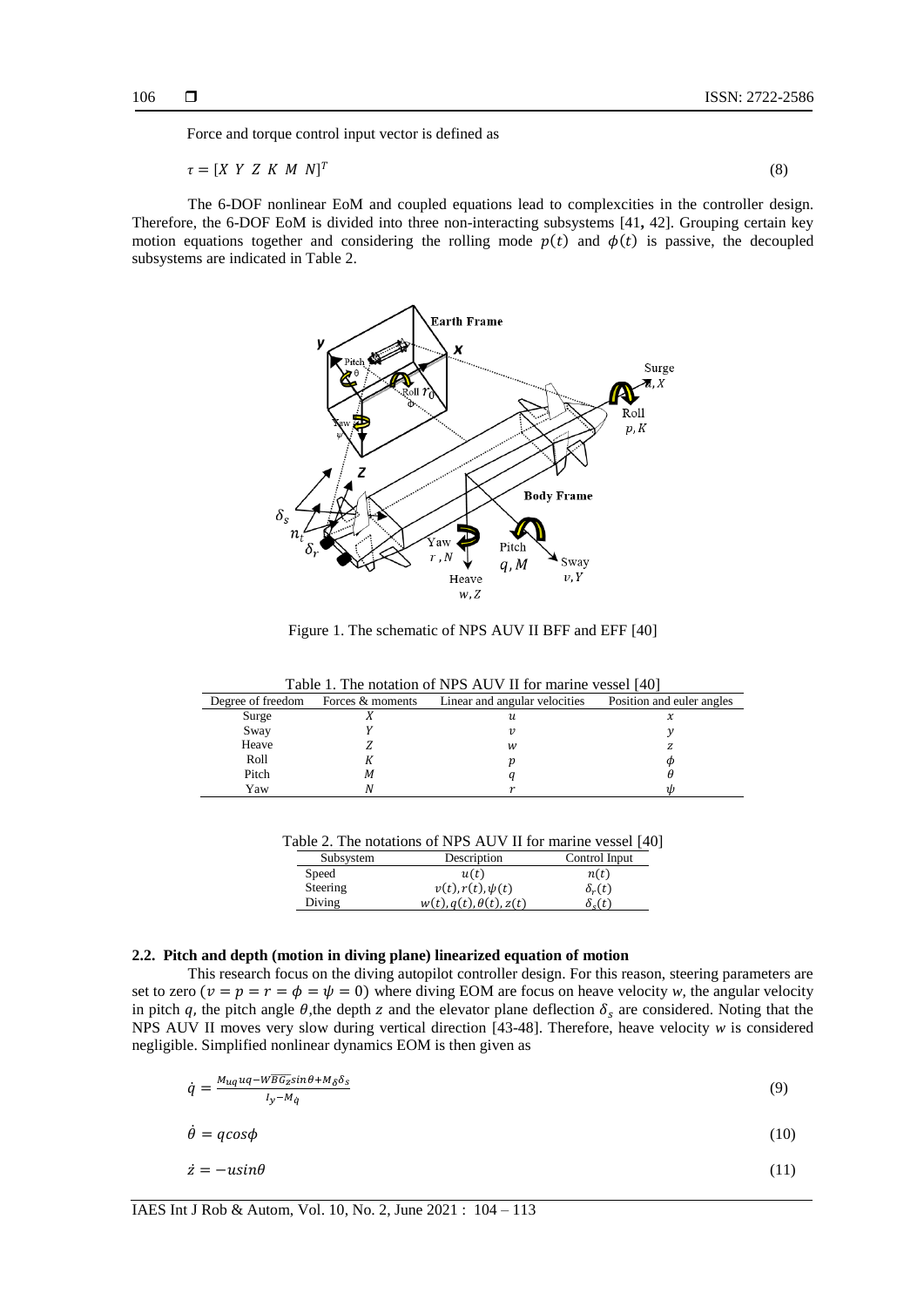$y(t) = Cx(t)$ 

107

During steady state motion, forward velocity is constant ( $u = u<sub>o</sub>$ ), pitch angle is constant ( $sin \theta =$  $\theta_0$ ) and pitch velocity is zero  $(q_0 = 0)$ . Therefore, the linearized equation of motion for diving plane is written as:

$$
\dot{q} = \frac{M_{\dot{q}} - W\overline{BG_z}\theta + M_{\delta}\delta_S}{I_y - M_{\dot{q}}}
$$
\n(12)

$$
\dot{\theta} = q \tag{13}
$$

$$
\dot{z} = -\theta u_0 \tag{14}
$$

The diving linearized model in (12), (13) and (14) can be transform to state space model by choosing the output as  $y = z$ .

$$
\dot{x}(t) = Ax(t) + B\delta_s(t) + Bd(t) \tag{15}
$$

with  $x = [q \quad \theta \quad z]^T \in \mathbb{R}^3$ ,  $\delta_s \in \mathbb{R}$ . Where  $C = [0 \quad 0 \quad 1] \in \mathbb{R}^3$ . The matrices A and B are the state and input matrices respectively,  $d \in \Re$  is the lumped disturbance [46] as (16).

$$
d(t) = 0.1 \sin 0.02t \tag{16}
$$

Finally, the diving motion linear model is reduced to the form

$$
\begin{bmatrix} \dot{q} \\ \dot{\theta} \\ \dot{z} \end{bmatrix} = \begin{bmatrix} M_q & -W(Z_G - Z_B) & 0 \\ I_y - M_{\dot{q}} & 0 & 0 \\ 1 & 0 & 0 \\ 0 & -u_0 & 0 \end{bmatrix} \begin{bmatrix} q \\ \theta \\ z \end{bmatrix} + \begin{bmatrix} M_{\delta} \\ I_y - M_{\dot{q}} \\ 0 \\ 0 \end{bmatrix} \delta_s + \begin{bmatrix} M_{\delta} \\ I_y - M_{\dot{q}} \\ 0 \\ 0 \end{bmatrix} d \tag{17}
$$

where  $M_q$  is the pitch moment due to pitch velocity,  $M_{\dot{q}}$  is the pitch moment due to the rate of change of pitch velocity,  $I_y$  is the vehicle inertia around the pitch axes, W is the AUV weight,  $Z_G$  is the center of gravity,  $Z_B$ is the center of buoyancy,  $u_0$  is the velocity and  $M_\delta$  is the elevator lift coefficient.

#### **3. DISCRETE TIME SLIDING MODE CONTROL FOR NPS AUV II**

In this section, the discrete-time SMC approach is employed to design digital control for NPS AUV II during diving motion. First, the zero\_order\_hold (ZOH) is used to obtain the discrete-time model of system in (17) with a sampling interval of  $T$  which gives

$$
x(k+1) = \Phi x(k) + \Gamma \delta_s(k) + \Gamma f(k) \tag{18}
$$

$$
y(k) = Cx(k)
$$

where  $x(k) \in \mathbb{R}^3$  is the state and  $\delta_s \in \mathbb{R}$  is the control input vector and  $\Phi \in \mathbb{R}^{3 \times 3}$  and  $\Gamma \in \mathbb{R}^3$  are the system matrices. The matrices of  $\Phi$  and  $\Gamma$  are in appropriate dimension and  $f(k) \in \mathcal{R}$  results from parametric uncertainties and exogenous disturbances. Above matrices and vectors are defined as

$$
\Phi = e^{A_p t}, \quad \Gamma = \int_0^{\tau} e^{A_p t} B_p dt
$$
\n
$$
f(k) = (CT)^{-1} C \int_0^{\tau} e^{A_p t} B_p f((k+1)\tau - \tau) d\tau
$$
\n(19)

where  $A_p$  and  $B_p$  are the nominal values of the matrices A and B respectively. The disturbance  $f(k)$ , in the discrete time system is represented as

$$
f(k) = \Delta \overline{\Phi} x(k) + \Delta \overline{\Gamma} \delta_s(k) + d(k) + O(T^3)
$$
\n(20)

*A discrete-time terminal sliding mode controller design for an autonomous …(Nira Mawangi Sarif)*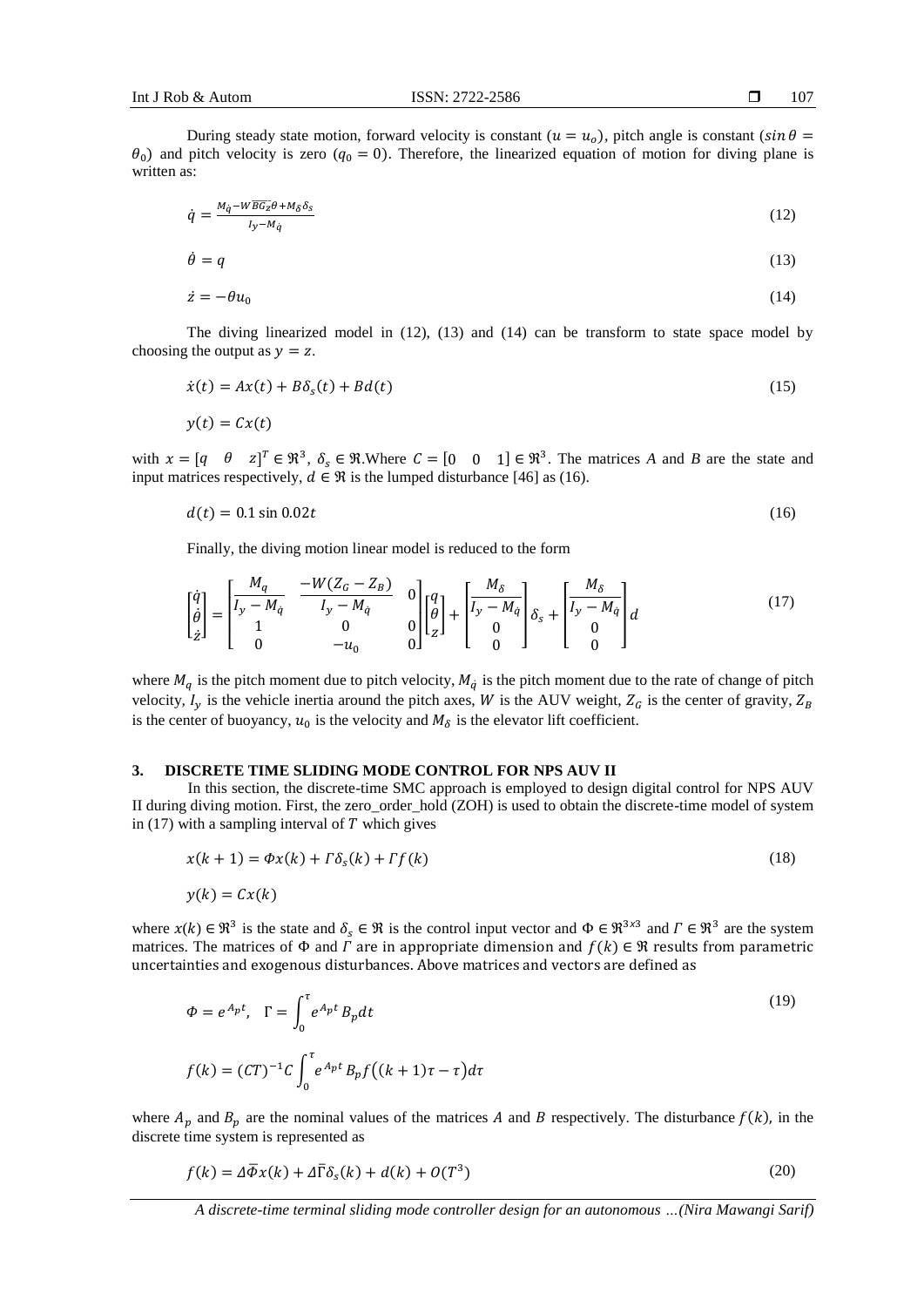where  $\Delta \overline{\Phi} \in \mathbb{R}^3$  and  $\Delta \overline{\Gamma} \in \mathbb{R}^3$  are vectors of parameter uncertainties and  $O(\cdot)$  is the order of ' $\cdot$ ' [27]. Based on discrete-time model (18), both the DSMC law and the DTSMC law are designed to improve the transient response of the system and reducing chattering effect in the control input.

#### **3.1. Designing discrete time SMC law (DSMC)**

For discrete time system in (18), the sliding mode surface is linear and chosen as

$$
S(k) = Cse(k) = Cs(xr(k) - x(k))
$$
\n(21)

where  $e(k)$  is the position tracking error,  $x_r$  is the reference input and  $C_s$  is the sliding matrix which is to be designed for the best possible performance of the system.

Since it is desirable to have a robust controller, therefore DSMC law is obtained by combining equivalent control method with Gao's reaching law [47] as

$$
S(k+1) = (1 - \alpha T)S(k) - \varepsilon Tsgn(S(k))
$$
\n(22)

where T is the sampling interval of discrete time system,  $\varepsilon > 0$ ,  $\alpha > 0$  and  $|1 - \alpha T| < 1$ . From (18), (20), (21) and (22) the discrete time sliding mode dynamics is defined as

$$
S(k+1) = \begin{bmatrix} C_s \Phi x(k) + C_s \Gamma f(k) + C_s x_r(k+1) + C_s \delta_s(k) \\ -(1 - \alpha \Gamma) S(k) + \varepsilon T sgn(S(k)) \end{bmatrix}
$$
\n(23)

The sliding mode is obtained when  $S(k + 1) = 0$  is achieved. By applying this condition into (23) and considering matching condition are satisfied as in [47] the DSMC control law defined as

$$
\delta_{s}(k) = -(C_{s}\Gamma)^{-1} \begin{bmatrix} -C_{s}x_{r}(k+1) + C_{s}\Phi x(k) + (1-\alpha T)S(k) \\ -\varepsilon Tsgn(S(k)) + f_{0} + \delta_{0}sgn(S(k)) \end{bmatrix}
$$
(24)

where  $f_0$  is the average value of disturbance and  $\delta_0$  is the maximum admissible deviation of disturbance in (20).

## **3.2. Design discrete time terminal SMC law (DTSMC)**

In this section, DTSMC law is designed to improve the convergence acceleration of the position tracking error. Firstly, the nonlinear sliding surface is designed as:

$$
S_T(k) = C_{Ts}e(k) + \beta e_3^{\frac{q_c}{p_c}}(k)
$$
\n
$$
(25)
$$

where  $\beta > 0$ ,  $p_c$  and  $q_c$  are both positive odd integers such that  $p_c > q_c$ ,  $0 < \frac{q_c}{r_c}$  $\frac{q_c}{p_c}$  < 1 and  $C_{Ts}$  is the terminal sliding matrix which is to be designed for the best possible performance.

Replacing (18), (20), (22) and (25), the discrete time terminal sliding mode dynamics is defined as:

$$
S_T(k+1) = \begin{bmatrix} C_{Ts}\Phi x(k) + C_{Ts} \Gamma f(k) + C_{Ts} x_r(k+1) + C_{Ts} \delta_s(k) \\ + \beta x_3^{pc}(k) - (1 - \alpha T) S(k) + \varepsilon T sgn(S(k)) \end{bmatrix}
$$
(26)

By applying similar method as in section, A, DTSMC law is obtained as:

$$
\delta_{s}(k) = -(C_{Ts}\Gamma)^{-1} \left[ -C_{Ts}x_{r}(k+1) + C_{Ts}\Phi x(k) - \beta x_{3} \frac{q_{c}}{r}(k+1) + S(k) - \alpha TS(k) + f_{0} + \delta_{0}sgn(S(k)) \right]
$$
\n(27)

#### **3.3. Stability analysis on DTSMC law**

The stability condition for DTSMC law in (27) is necessary to prove the movement of the state trajectory along the sliding surface must be terminated at a stable origin. Considering Sarpturk stability analysis in [48] which gives the inequalities as (28) and (29).

$$
[S_T(k+1) - S_T(k)]sgn(S_T(k)) < 0 \tag{28}
$$

$$
[S_T(k+1) + S_T(k)]sgn(S_T(k)) > 0
$$
\n(29)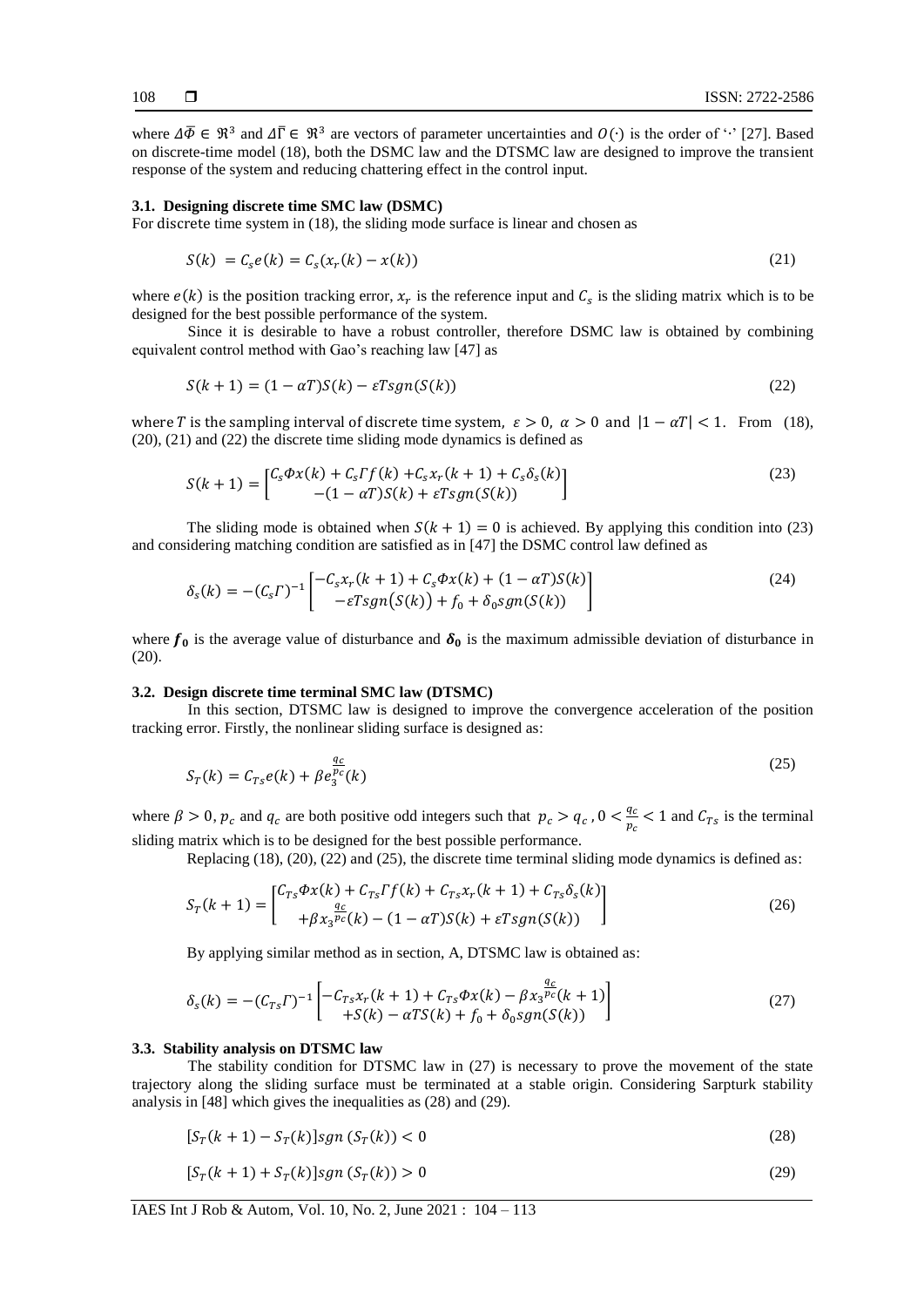using (26) and (27), the lower limit of Sarpturk stability condition in (28) can be expressed as:

$$
-\alpha T|S_T(k)| - \varepsilon T - 2\delta_0 < 0\tag{30}
$$

from (26) and (27), the upper limit of Sarpturk stability condition in (29) can be expressed as:

$$
2S_T(k) - qt|S_T(k)| - \varepsilon t > 0
$$
\n<sup>(31)</sup>

from both conditions (30) and (31), it can be concluded that, the DTSMC law is stable when  $\delta_0 > 0$ .

### **4. SIMULATION**

In order to demonstrate the performance of the DSMC controller, simulations are conducted based on diving plane EOM of NPS AUV II as shown in Figure 1 and dynamics model EOM in (17). Considering the nominal model parameters are given in Table 3 with parametric uncertainty and external disturbances effect on the model dynamics as in (16). All controller parameters given in Table 4.

|  |  |  |  | Table 3. The NPS AUV II model parameter [40] |  |
|--|--|--|--|----------------------------------------------|--|
|--|--|--|--|----------------------------------------------|--|

| Parameter      | Value                 | Units            |
|----------------|-----------------------|------------------|
| m              | 5443.4                | Kg               |
| W              | 53400                 | N                |
| $Z_G$          | 0.061                 | М                |
| $I_{\nu}$      | 13587                 | Nms <sup>2</sup> |
| $M_{\epsilon}$ | $-1.7 \times 10^{-2}$ | Κg               |

| Table 4. Controller's parameters |
|----------------------------------|
|----------------------------------|

| Control algorithm | Table column head                                                                                  |  |
|-------------------|----------------------------------------------------------------------------------------------------|--|
| PID.              | $k_n = -0.09$ , $k_d = -0.01$ , $k_i = 0.23$                                                       |  |
| <b>DSMC</b>       | $\varepsilon = 0.0016$ , $T = 0.2$ s, $p = 1$ ,<br>$C_s = [0.001822 \ 0.70 \ 0.27 \ -0.0000001]$   |  |
| <b>DTSMC</b>      | $\frac{q_c}{p_c} = \frac{13}{15}$<br>$\varepsilon = 0.0016$ , $T = 0.2$ s, $p = 1$ , $\beta = 3$ , |  |
|                   | $C_{Ts}$ = [0.257 120 134 -0.0012]                                                                 |  |

The performance of DTSMC, DSMC and PID controller in Figure 2 until Figure 8 are measured according to AUV position tracking and pitch angle response, chattering effect in the control input, position error convergence and rapidity of the sliding surface respectively. Commercial PID controller has faster rise time than DSMC and DTSMC for position tracking and pitch angle. However, the control output system for both position tracking and pitch angle show explicit overshoot with longer settling time as demonstrated in Figure 2 and Figure 3. Opposite to DSMC and DTSM shows no overshoot and shorter settling time. This is because, SMC family is kind of robust type controller to parameter variations and disturbances.





Figure 2. Position tracking of AUV for all controllers Figure 3. Pitch angle of AUV for all controllers

*A discrete-time terminal sliding mode controller design for an autonomous …(Nira Mawangi Sarif)*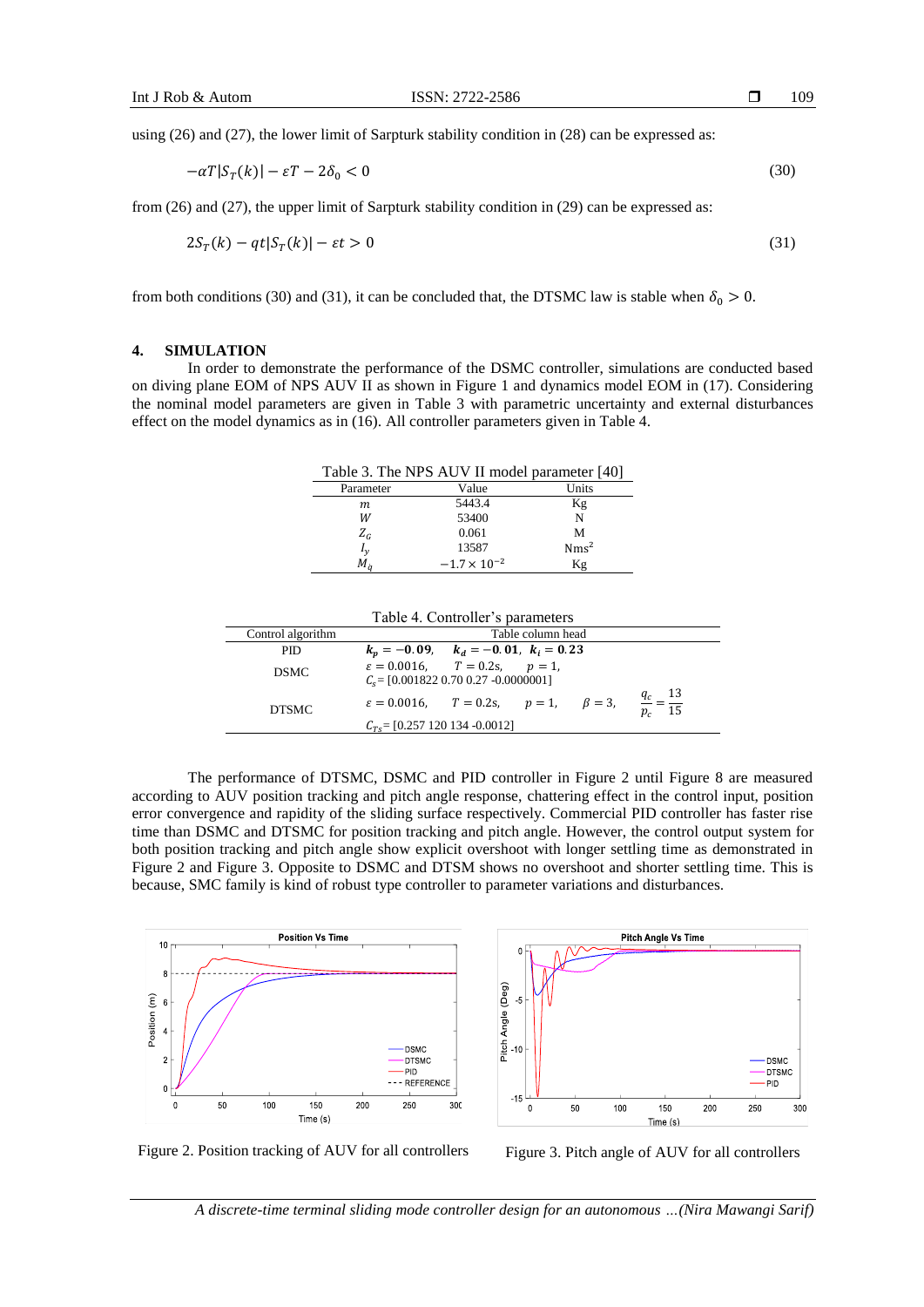The chattering effect in the control input clearly can be seen in DSMC and significantly reduced in DTSMC, while none in PID as illustrated in Figure 4 and Figure 5. This is because, in DTSMC the chattering effect supressed by nonlinear component in which the convergence speed of the system state to the equilibrium point is accelerated. However, in DSMC the system state forced to the sliding surface and asymptotically slide towards equilibrium point. The asymptotical characteristic during sliding mode phase prolong the convergence process as demonstrated in Figure 6. Therefore, the chattering effect in DSMC is higher than DTSMC. Different in PID controller where feedback mechanism is employed in the closed loop system and none of the switching function component introduced in the PID control law.

Although DTSMC has faster error convergence as in Figure 6 however, the reaching phase is slower than DSMC as shown in Figure 7 and Figure 8 respectively. Thus, the robustness of DTSMC model in (27) does not surpass the DSMC model in (24). The fractional power rule in nonlinear sliding surface tend to reduce the magnitude of the convergence rate when the system state far away from equilibrium point. In other word, the convergence performance of DTSMC is sensitive to the system state initial conditions.



Figure 4. Control input of AUV for all controllers Figure 5. Chattering in DSMC and DTSMC





Figure 6. Convergence speed for all controllers Figure 7. Sliding surface for DSMC





Figure 8. Sliding surface for DTSMC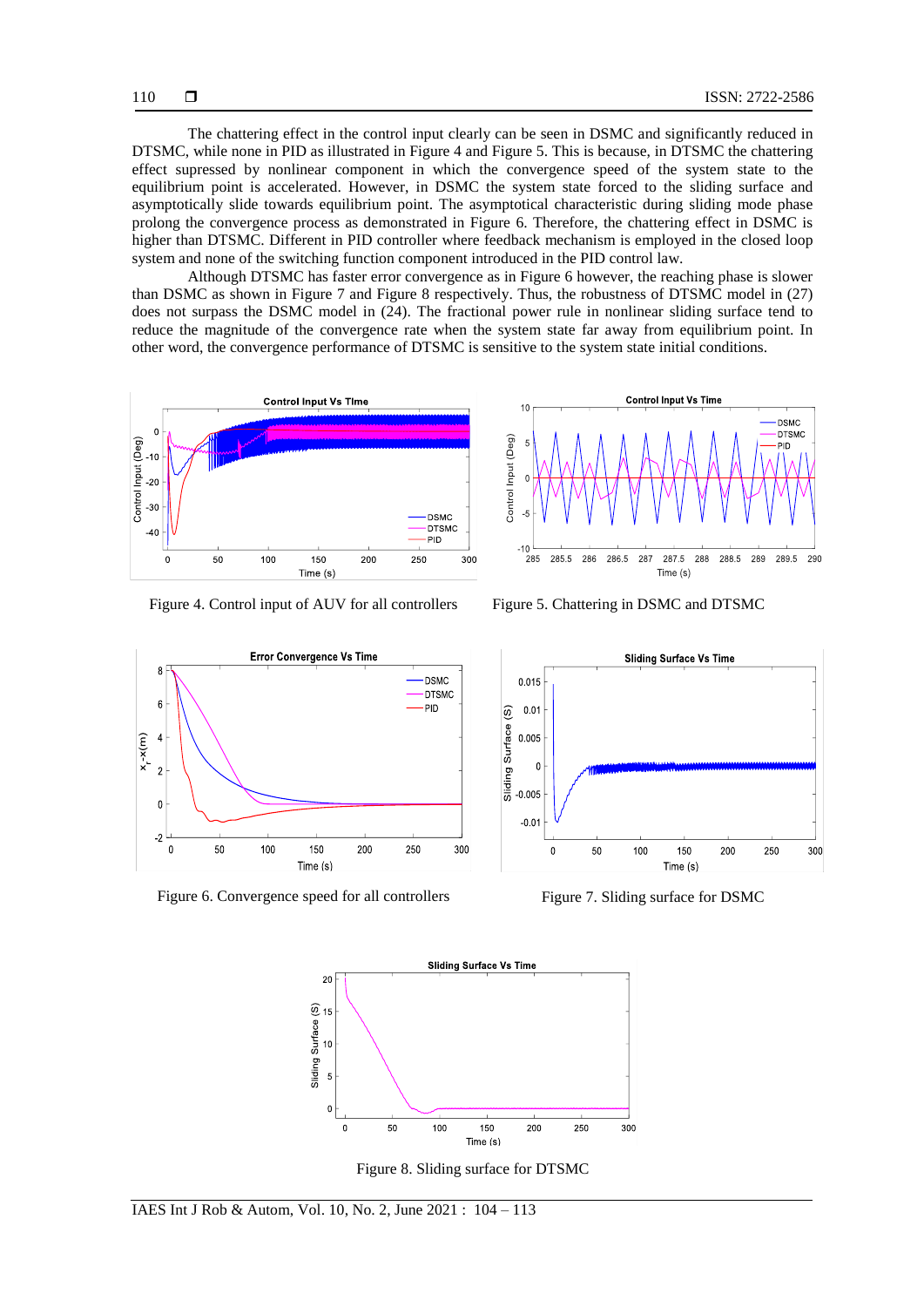## **5. CONCLUSION**

DTSMC which has nonlinear sliding surface applied to the diving motion of NPS AUV II intentionally to improve the dynamic response of the closed loop system. The fractional power in nonlinear component speed up the convergence acceleration and reduce the chattering effect at the same time. However bad convergence performance when the state far away from the equilibrium point. To overcome this problem, another component will be added to the terminal sliding surface design known as linear attractor. For this reason, Discrete Fast Terminal Sliding Mode Control (DFTSMC) came into this research which will be discuss on another chapter.

## **ACKNOWLEDGEMENTS**

The authors would like to thank Universiti Tun Hussein Onn Malaysia (UTHM) for TIER 1 grant Vot H148, GPPS grant Vot H316 and AdMiRe FKEE for their support.

#### **REFERENCES**

- [1] R. G. Damian, N. Jula, and S. V. Paţurcă, "Autonomous underwater vehicles achievements and current trends," *Scientific Bulletin" Mircea cel Batran" Naval Academy.*, vol. XXI, no. 1, pp. 85–89, 2018.
- [2] S. Heshmati-Alamdari, A. Nikou, and D. V. Dimarogonas, "Robust trajectory tracking control for underactuated autonomous underwater vehicles," in *2019 IEEE 58th Conference on Decision and Control (CDC)*, 2019, pp. 8311- 8316.
- [3] R. Yang, *Modeling and robust control approach for autonomous underwater vehicles*, Ocean University of China, 2016.
- [4] R. Yang, I. Probst, A. Mansour, M. Li and B. Clement, "Underwater vehicle modeling and control application to ciscrea robot underwater vehicle modeling and control application to ciscrea robot," *Quantitative Monitoring of the Underwater Environment.,* pp. 89-106, 2016.
- [5] V. Upadhyay, S. Gupta, A. C. Dubey*, et al.*, "Design and motion control of autonomous underwater vehicle, amogh," *2015 IEEE Underw. Technol. UT 2015*, 2015, pp. 1–9.
- [6] R. Cui, C. Yang, Y. Li, and S. Sharma, "Adaptive Neural Network Control of AUVs with Control Input Nonlinearities Using Reinforcement Learning," *IEEE Transactions on Systems, Man, and Cybernetics: Systems*, vol. 47, no. 6, pp. 1019–1029, 2017.
- [7] X. Yang, J. Yan, C. Hua, and X. Guan, "Trajectory Tracking Control of Autonomous Underwater Vehicle With Unknown Parameters and External Disturbances," *IEEE Transactions on Systems, Man, and Cybernetics: Systems*, vol. 51, mo. 2, pp. 1054 - 1063, 2021.
- [8] P. S. Londhe, D. D. Dhadekar, B. M. Patre, and L. M. Waghmare, "Non-singular terminal sliding mode control for robust trajectory tracking control of an autonomous underwater vehicle," *2017 Indian Control Conf. ICC 2017* - Proc., no. Icc, 2017, pp. 443–449.
- [9] L. Qiao and W. Zhang, "Adaptive second-order fast nonsingular terminal sliding mode tracking control for fully actuated," *IEEE Journal of Oceanic Engineering,* vol. 44, no. 2, pp. 363–385, 2018.
- [10] J. E. Refsnes, A. J. Srensen, and K. Y. Pettersen, "Output feedback control of slender body underwater vehicles with current estimation," *International Journal of Control*, vol. 80, no. 7, pp. 1136–1150, 2007.
- [11] A. Adhami-Mirhosseini, A. P. Aguiar, and M. J. Yazdanpanah, "Seabed tracking of an autonomous underwater vehicle with nonlinear output regulation," *2011 50th IEEE Conference on Decision and Control and European Control Conference*, 2011, pp. 3928–3933.
- [12] Y. Liu, P. Fang, D. Bian, H. Zhang, and S. Wang, "Fuzzy comprehensive evaluation for the motion performance of autonomous underwater vehicles," *Ocean Engineering*, vol. 88, pp. 567–577, 2014.
- [13] P. Chen, Y. Li, Y. Su, X. Chen, and J. Yanqing, "Review of AUV Underwater Terrain Matching Navigation," *The Journal of Navigation.,* vol. 68, no. 6, pp. 155–1172., 2015.
- [14] H. F. Ghavidel and A. A. Kalat, "Robust control for MIMO hybrid dynamical system of underwater vehicles by composite adaptive fuzzy estimation of uncertainties," *Nonlinear Dynamics*, vol. 89, no. 4, pp. 2347–2365, 2017.
- [15] B. Sun, D. Zhu, F. Ding, and S. X. Yang, "A novel tracking control approach for unmanned underwater vehicles based on bio-inspired neurodynamics," J*. Mar. Sci. Technol*., vol. 18, no. 1, pp. 63–74, 2013.
- [16] X. P. and Z. P. Shiqiang Zhu, Xinglai Jin, Bin Yao, Qingcheng Chen, "Non-linear sliding mode control of the lower extremity exoskeleton based on human-robot cooperation," *International Journal of Advanced Robotic Systems*, vol. 13, no. 5, pp. 1–10, 2016.
- [17] M. S. M. Aras, S. S. Abdullah, H. I. Jaafar, M. A. A. Aziz, and A. M. Kassim, "Tuning process of single input fuzzy logic controller based on linear control surface approximation method for depth control of underwater remotely operated vehicle," *Journal of Engineering and Applied Sciences,* vol. 8, no. 6, pp. 208–214, 2013.
- [18] W. Y. Gan, D. Q. Zhu, W. L. Xu, and B. Sun, "Survey of trajectory tracking control of autonomous underwater vehicles," *Journal of marine science and technology*, vol. 25, no. 6, pp. 722–731, 2017.
- [19] Y. Shi, C. Shen, H. Fang, and H. Li, "Advanced control in marine mechatronic systems : A survey," *IEEE/ASME Transactions on Mechatronics*, vol. 22, no. 3, pp. 1121-1131, 2017.
- [20] Q. Xu, H. P. Du, B. He, T. H. Yan, W. H. Li, and S. S. Sun, "A novel reaching law for sliding mode control of uncertain discrete-time systems," *Mathematical Problems in Engineering*, 2018.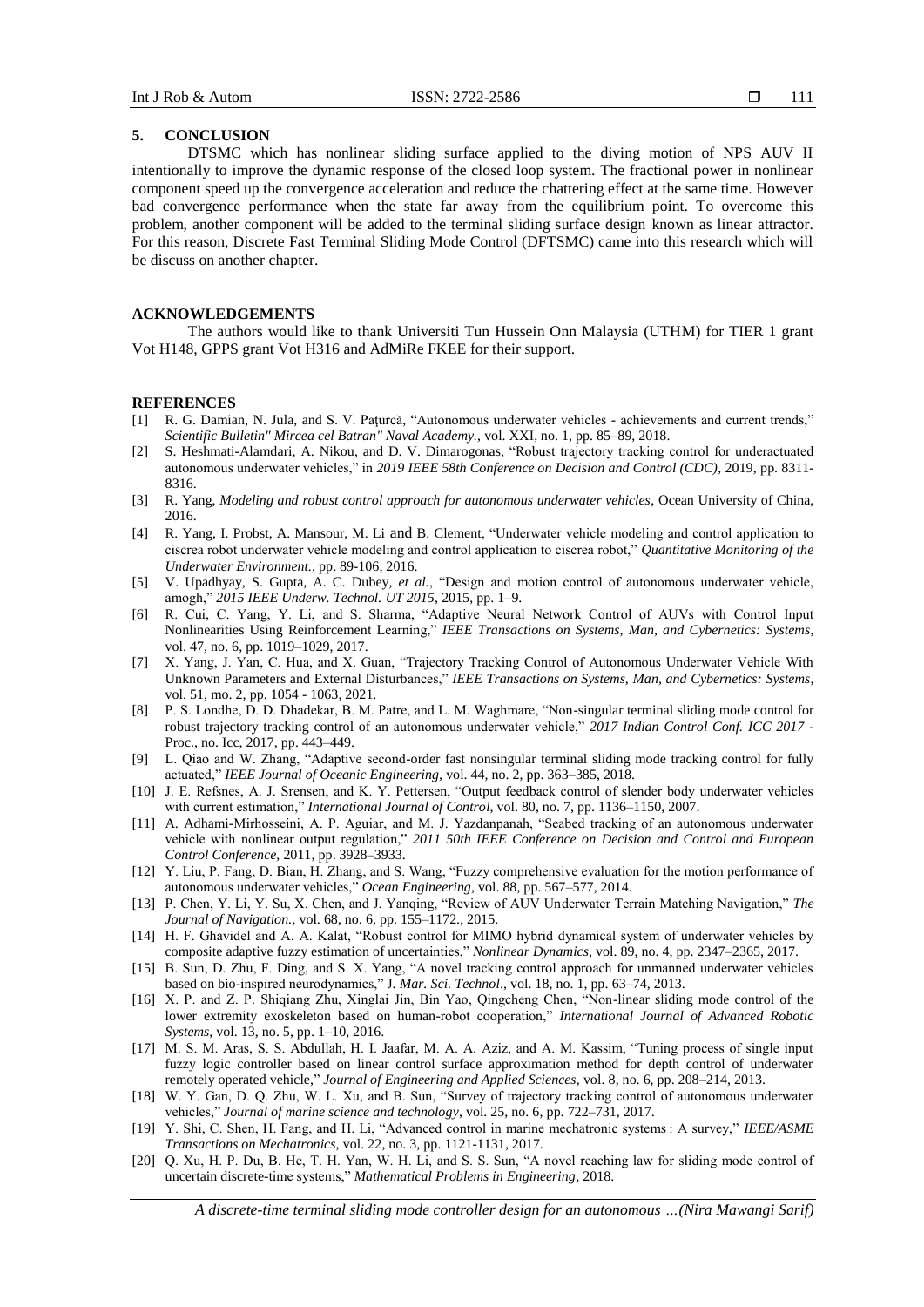- [21] H. Ma, J. Wu, and Z. Xiong, "A novel exponential reaching law of discrete-time sliding-mode control," *IEEE Transactions on Industrial Electronics*, vol. 64, no. 5, pp. 3840–3850, 2017.
- [22] P. Padmalatha and S. Thomas, "Discrete time reaching law based variable structure control for fast reaching with reduced chattering," *IAES International Journal of Robotics and Automation,* vol. 9, no. 1, pp. 51-61, 2020.
- [23] M. S. G. Dias, *Discrete time sliding mode control strategies applied to a multiphase brushless DC machine*, Kassel University, 2017.
- [24] L. Mo, Y. Liu, and Y. Zhang, "Sliding mode variable structure control for surface permanent magnet synchronous motors based on a fuzzy exponential reaching law," *Mathematical Problems in Engineering*, 2019.
- [25] Z. Wang, S. Li, and Q. Li, "Discrete-time fast terminal sliding mode control design for DC-DC buck converters with mismatched disturbances," *IEEE Transactions on Industrial Informatics*, vol. 16, no. 2, pp. 1204-1213, 2019.
- [26] S. Amirkhani, S. Mobayen, N. Iliaee, O. Boubaker, and S. H. Hosseinnia, "Fast terminal sliding mode tracking control of nonlinear uncertain mass–spring system with experimental verifications," *International Journal of Advanced Robotic Systems*, vol. 16, no. 1, pp. 1–10, 2019.
- [27] K. A. J. Xu, *Advanced discrete- time control*. Singapore: Springer, 2015.
- [28] Q. Xu and Z. Cao, "Piezoelectric positioning control with output- based discrete-time terminal sliding mode control," *IET Control Theory & Applications*, vol. 11, no. 5, pp. 694-702, 2017.
- [29] W. Shikai, J. Hongzhang, and M. Lingwei, "Trajectory tracking for underactuated UUV using terminal sliding mode control," *In 2016 Chinese Control and Decision Conference (CCDC)*, 2016, pp. 6833–6837.
- [30] Z. Yangyang, G. Li'E, L. Weidong, and L. Le, "Research on control method of AUV terminal sliding mode variable structure," *2017 International Conference on Robotics and Automation Sciences (ICRAS)*, 2017, pp. 88– 93.
- [31] T. Elmokadem, M. Zribi, and K. Youcef-toumi, "Terminal sliding mode control for the trajectory tracking of underactuated Autonomous Underwater Vehicles," *Ocean Engineering*, vol. 129, pp. 613–625, 2017.
- [32] L. Qiao and W. Zhang, "Adaptive second-order fast nonsingular terminal sliding mode tracking control for fully actuated autonomous underwater vehicles," *IEEE Journal of Oceanic Engineering*, vol. 44, no. 2, pp. 363–385, 2018.
- [33] S. Majidabad, "Discrete-time terminal sliding mode control of chaotic lorenz," *Journal of Control and Systems Engineering*, vol. 1, no. 1, pp. 1–8, 2013.
- [34] B. Wang, "On discretization of sliding mode control systems on discretization of sliding mode control systems," Phd Thesis, RMIT University Melbourne, Australia, 2008.
- [35] S. Janardhanan and B. Bandyopadhyay, "On discretization of continuous-time terminal sliding mode," *IEEE transactions on automatic control*, vol. 51, no. 9, pp. 1532–1536, 2006.
- [36] X. Yu, J. Xu, Y. Hong, and S. Yu, "Analysis of a class of discrete-time systems with power rule," *Automatica*, vol. 43, no. 3, pp. 562–566, 2007.
- [37] K. Abidi, J. X. Xu, and J. H. She, "A discrete-time terminal sliding-mode control approach applied to a motion control problem," *IEEE Transactions on Industrial Electronics*, vol. 56, no. 9, pp. 3619–3627, 2009.
- [38] Z. Galias and X. Yu, "Dynamical behaviors of discretized second-order terminal sliding-mode control systems," I*EEE Transactions on Circuits and Systems II: Express Briefs*, vol. 59, no. 9, pp. 597–601, 2012.
- [39] S. Li, H. Du, and X. Yu, "Discrete-time terminal sliding mode control systems based on euler's discretization," *IEEE Transactions on Automatic Control,* vol. 59, no. 2, pp. 546-552, 2014.
- [40] T. I. Fossen, "Guidance and control of ocean vehicles," 4th ed., New York: John Willey & Sons, 1994.
- [41] A. J. Healey and D. B. Marco, "Slow speed flight control of autonomous underwater vehicles. Experimental results with NPS AUV II," in *The Second International Offshore and Polar Engineering Conference*, 1992, pp. 523–532.
- [42] A. J. Healey and D. Lienard, "Multivariable sliding-mode control for autonomous diving and steering of unmanned underwater vehicles," *IEEE journal of Oceanic Engineering*, vol. 18, no. 3, pp. 327-339 1993.
- [43] E Snam, "Nomenclature for treating the motion of a submerged body through a fluid," *The Society of Naval Architects and Marine Engineers, Technical and Research Bulletin*, pp. 1-5, 1950.
- [44] B. Jalving, "The NDRE-AUV Flight Control System," *IEEE Journal of Oceanic Engineering*, vol. 19, no. 4. pp. 497–501, 1994.
- [45] T. I. Fossen, "*Marine control systems: guidance, navigation and control of ships, rigs and underwater vehicles*," Norway: Marine Cybernetics, 2002.
- [46] P. S. Londhe, D. D. Dhadekar, B. M. Patre, and L. M. Waghmare, "Uncertainty and disturbance estimator based sliding mode control of an autonomous underwater vehicle," *International Journal of Dynamics and Control*, vol. 5, no. 4, pp. 1122–1138, 2017.
- [47] W. Gao, Y. Wang, and A. Homaifa, "Discrete-time variable structure control systems," *IEEE transactions on Industrial Electronics*, vol. 42, no. 2, pp. 117–122, 1995.
- [48] S. Sarpturk, Y. Istefanopulos, and O. Kaynak, "On the stability of discrete-time sliding mode control system," *IEEE Transactions on Automatic Control.*, vol. 32, no. 10, pp. 930–932, 1987.